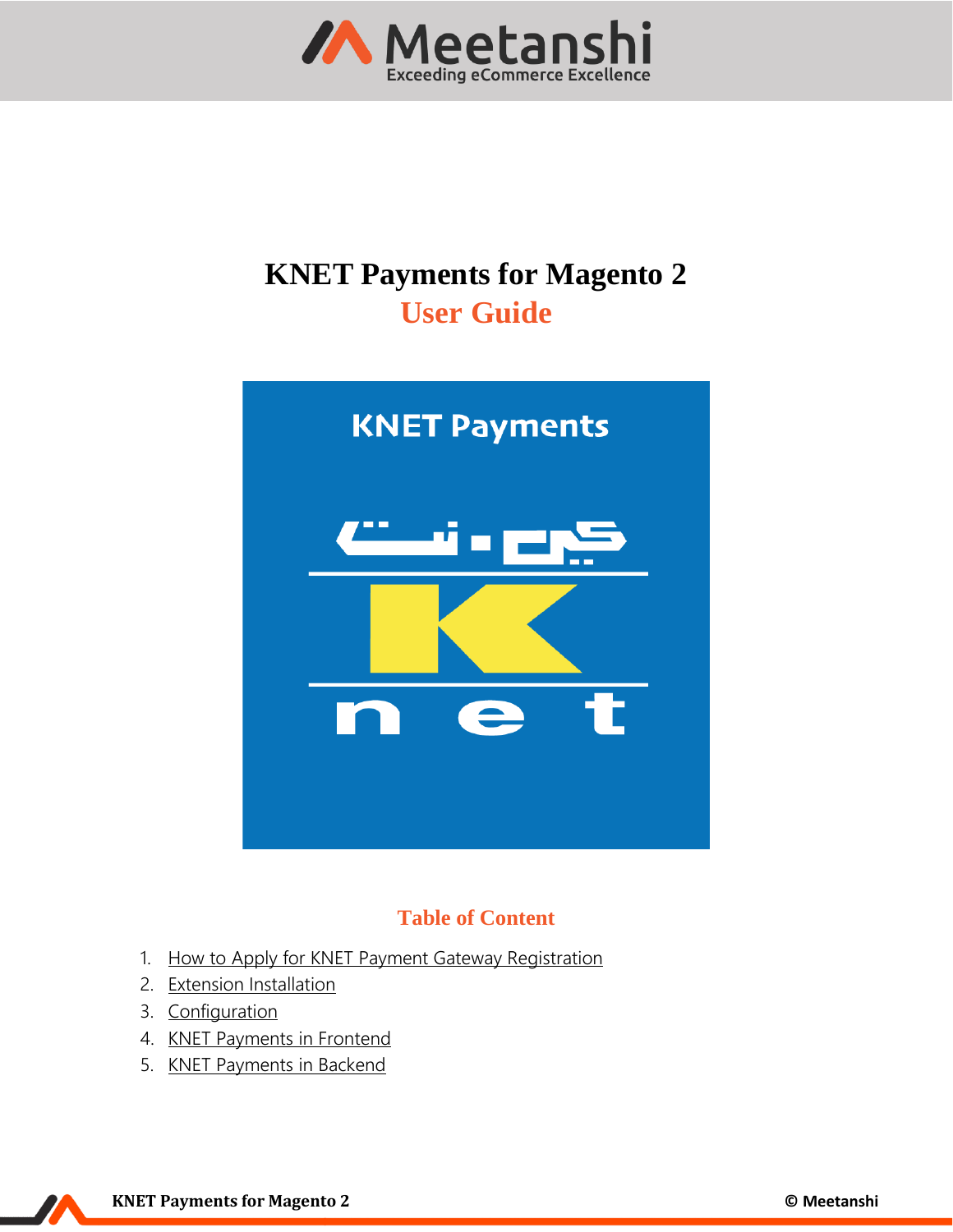

# <span id="page-1-0"></span>**1. How to Apply for KNET Payment Gateway Registration**

You need to sign up with any of the member banks to use **KNET** [payment gateway](https://www.knet.com.kw/services/payment-gateway/) in your website. After successful signup, merchants have to go a certification process to ensure the successful integration of the gateway with the website. The certification process takes maximum 2 weeks of testing. Apart from this certification, merchants have to obtain a digital certificate from any authorities. After the certification, KNET notifies the acquiring bank with the result and the date from when merchant can start using KNET payment gateway.

#### <span id="page-1-1"></span>**2. Extension Installation**

To install the KNET Payments extension in Magento 2 environment, the below technical requirements need to be fulfilled:

#### • **Secured web/application server:**

The merchant must acquire a certificate from a certificate authority in order to do ecommerce transactions with KNET Payment Gateway.

#### • **Network and SSL:**

The web server of Magento 2 store should have a valid SSL certificate in order to have KNET server receive the transactions. KNET is currently running with Verisign Extended Validation SSL.

Valid SSL certificate issuers for KNET to accept the transaction:

- o www.Verisign.com
- o www.Thawte.com
- o www.geotrusteurope.com
- o www.Equifax.com
- o www.digicert.com
- o [www.comodo.com](http://www.comodo.com/)

KNET will not provide SSL certificate to merchants.

#### • **Security configuration:**

The https port of the Magento 2 web server should be made accessible to the KNET Payment Gateway Server. KNET will only accept https communication between the KNET Payment Gateway (Port: 443) and a merchant website. This is because the authorization details sent to merchant's web server are sensitive details like password.

#### • **Extension Installation:**

- $\circ$  Create a folder structure in Magento root as app/code/Meetanshi/Knet
- o Download and extract the zip folder and upload our extension files to the app/code/Meetanshi/Knet via FTP.
- o Login to your SSH and run below commands step by step:
	- php bin/magento setup:upgrade
	- **•** For Magento version 2.0.x to 2.1.x php bin/magento setup: staticcontent:deploy
	- For Magento version 2.2.x & above php bin/magento setup: staticcontent:deploy –f
	- php bin/magento cache:flush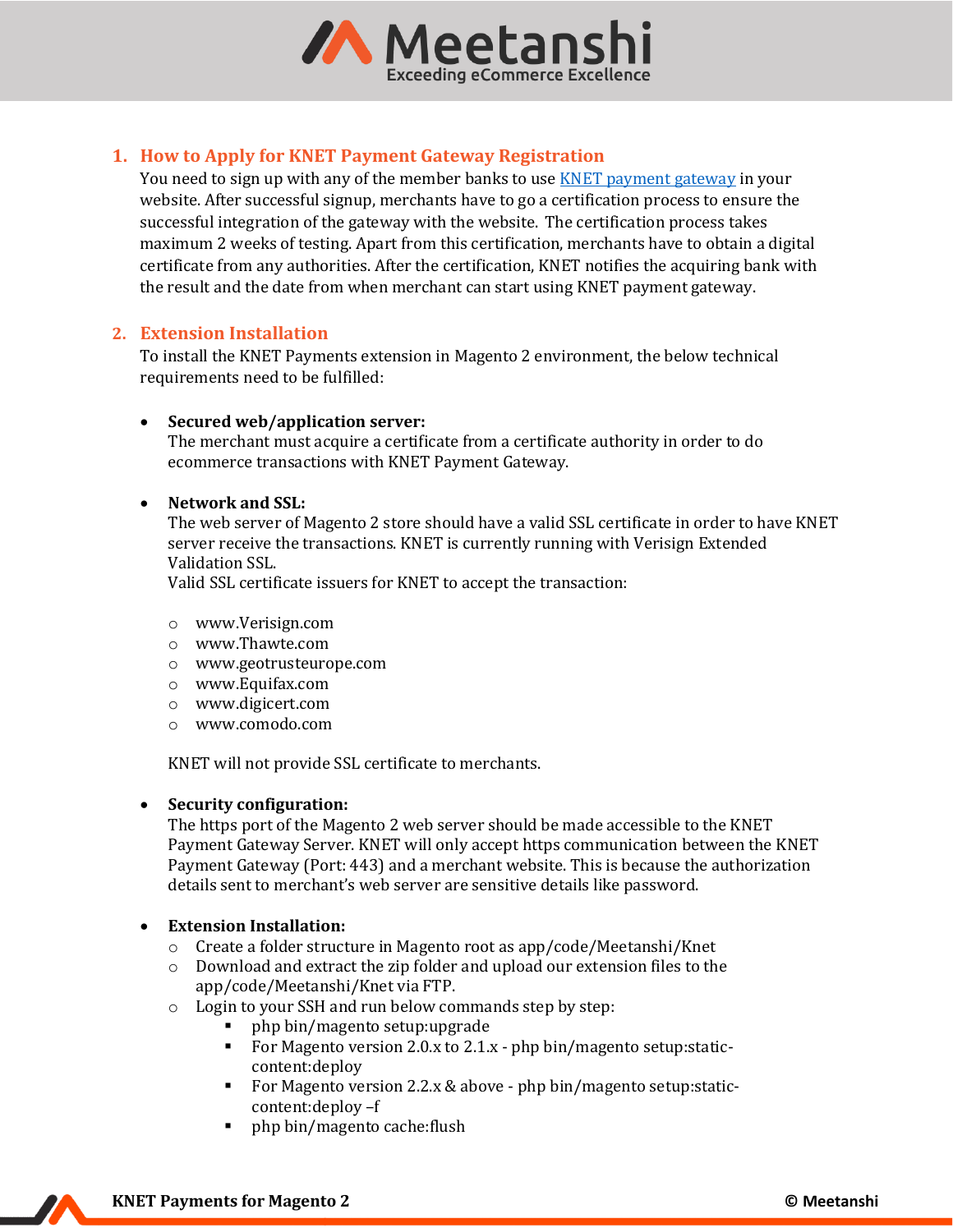

## <span id="page-2-0"></span>**3. Configuration**

For configuring the extension, login to Magento 2, move to **Sales** → **Payments Methods** → **KNET Payment** where you can find various settings to enable the extension.

- **Enabled:** Set "YES" to enable the payment method.
- **Title:** Set the title for the payment method to be displayed in the frontend.
- **Sandbox Mode:** Select YES to enable the sandbox mode for testing purpose.
- **Transportal ID:** Enter the transportal ID provided by KNET during registration.
- **Transportal Password:** Enter the transportal password provided by KNET during registration
- **Terminal Resource Key:** Enter the terminal resource key provided by KNET during registration
- **Payment Language:** Set language of the payment.
- **Auto Invoice:** Select YES to allow generating auto invoice for the orders paid using KNET.
- **Payment From Applicable Countries:** Select countries to allow using this payment method.
- **Sort Order:** Enter Sort Order of the payment method display in frontend.

| Configuration                           |                                                       |                                                               | <b>Save Config</b>                                                           |
|-----------------------------------------|-------------------------------------------------------|---------------------------------------------------------------|------------------------------------------------------------------------------|
| <b>Multishipping Settings</b>           | ◯ Knet Payment                                        |                                                               |                                                                              |
| Google API                              | <b>Enabled</b><br>[website]                           | Yes                                                           | Enable or disable Knet Payment from here                                     |
| <b>Payment Methods</b>                  | Title<br>[store view]                                 | <b>KNET Payments</b>                                          | Enter the title of the<br>payment method                                     |
| <b>Fraud Protection</b>                 | <b>Sandbox Mode</b><br>[website]                      | Yes                                                           | Set YES to enable the sandbox mode                                           |
| $\checkmark$<br><b>ENGAGEMENT CLOUD</b> | Transportal ID<br>[store view]                        |                                                               | Enter transportal ID,                                                        |
| <b>SERVICES</b><br>$\checkmark$         | <b>Transportal Password</b><br>[store view]           |                                                               | password and terminal<br>resource key provided by<br>KNET while registration |
| <b>ADVANCED</b><br>$\checkmark$         | <b>Terminal Resource Key</b><br>[store view]          |                                                               |                                                                              |
|                                         | Payment Language<br>[website]                         | English<br>L.                                                 | Set language of payment                                                      |
|                                         | <b>Allow Auto Invoice</b><br>[website]                | Yes<br>e w                                                    | Select YES to allow auto<br>invoice for the orders                           |
|                                         | <b>Payment from Applicable Countries</b><br>[website] | All Allowed Countries<br>$\mathbf{v}$                         | Select countries to allow<br>using this payment method                       |
|                                         | <b>Payment from Specific Countries</b><br>[website]   | $\mathcal{A}$<br>Afghanistan<br>П<br>Åland Islands<br>Albania |                                                                              |
|                                         |                                                       | Algeria                                                       |                                                                              |
|                                         |                                                       | American Samoa<br>Andorra                                     |                                                                              |
|                                         |                                                       | Angola                                                        |                                                                              |
|                                         |                                                       | Anguilla<br>Antarctica                                        |                                                                              |
|                                         |                                                       | Antigua and Barbuda                                           |                                                                              |
|                                         | Sort Order<br>[website]                               |                                                               | Enter sort order of the payment method<br>to display in frontend             |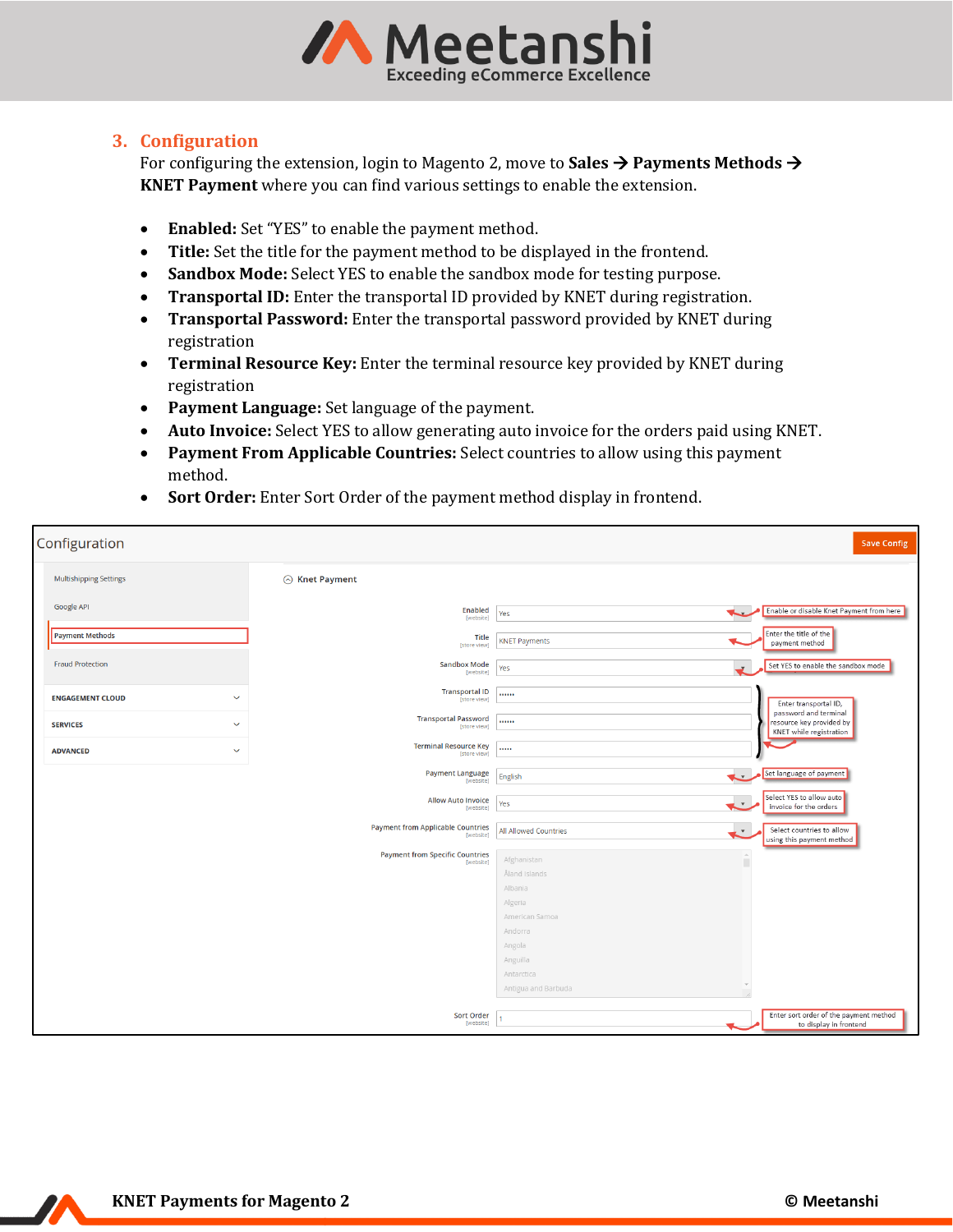

# <span id="page-3-0"></span>**4. KNET Payments in Frontend**

While checking out the products, opting KNET will provide making payments through the gateway.

| Payment Method:                              | Knet Payment enabled<br>in frontend            |         |
|----------------------------------------------|------------------------------------------------|---------|
| C Check / Money order                        | <b>Order Summary</b>                           |         |
|                                              | Cart Subtotal                                  | \$24.00 |
| Credit Card (eWAY)                           | Shipping<br>Shipping Per Product - Fixed Price | \$5.00  |
| $\bullet$ Knet                               | Tax                                            | \$1.98  |
| My billing and shipping address are the same | <b>Order Total</b>                             | \$30.98 |
| Veronica Costello                            |                                                |         |
| 6146 Honey Bluff Parkway                     | 1 Item in Cart                                 | $\sim$  |
| Calder, Michigan 49628-7978                  |                                                | \$24.00 |
| <b>United States</b>                         | Gwyn Endurance Tee                             |         |
| (555) 229-3326                               | Qty: 1                                         |         |
|                                              | View Details $\sim$                            |         |
|                                              | <b>Place Order</b>                             |         |

 $\boldsymbol{Z}$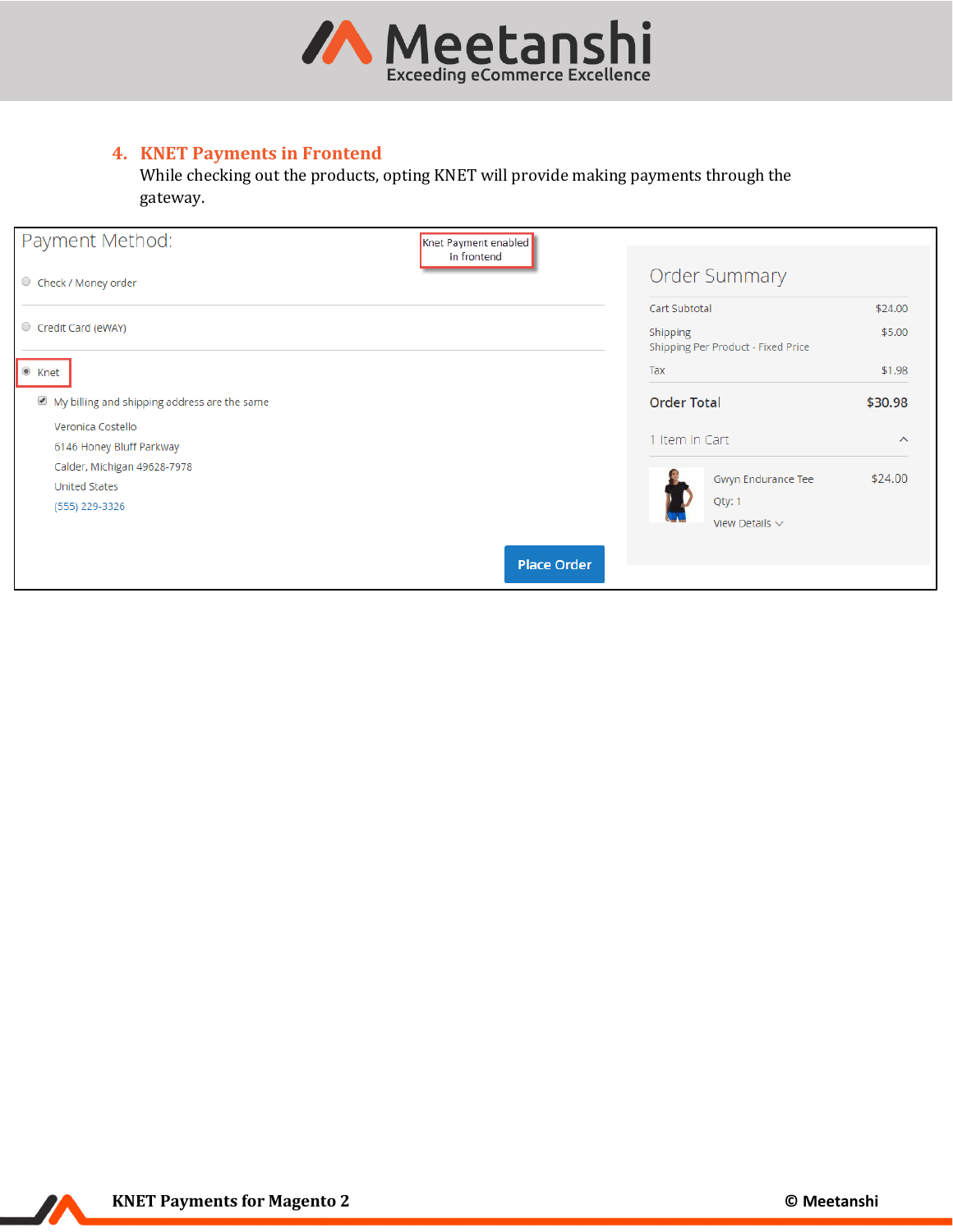

# • **Adding Card Details**

Add card details and click submit button as shown here.

|                            | Add card information and submit        |        |
|----------------------------|----------------------------------------|--------|
| <b>Billing Information</b> |                                        |        |
| Merchant:                  |                                        |        |
| Website:                   |                                        |        |
| Amount:                    | KD 20.000                              |        |
| <b>Card Information</b>    |                                        |        |
|                            | Select your Bank: Select Your Bank     | المردا |
| <b>Card Number:</b>        | <b>Prefix</b><br>المحاربة              | ia i   |
| <b>Expiration Date:</b>    | 4<br>2018 $\sim$<br>$\gamma_{\rm tot}$ |        |
| PIN:                       |                                        | o po   |
| <b>Submit</b>              | <b>Reset</b>                           | Cancel |
|                            |                                        |        |

**KNET Payments for Magento 2 © Meetanshi**

77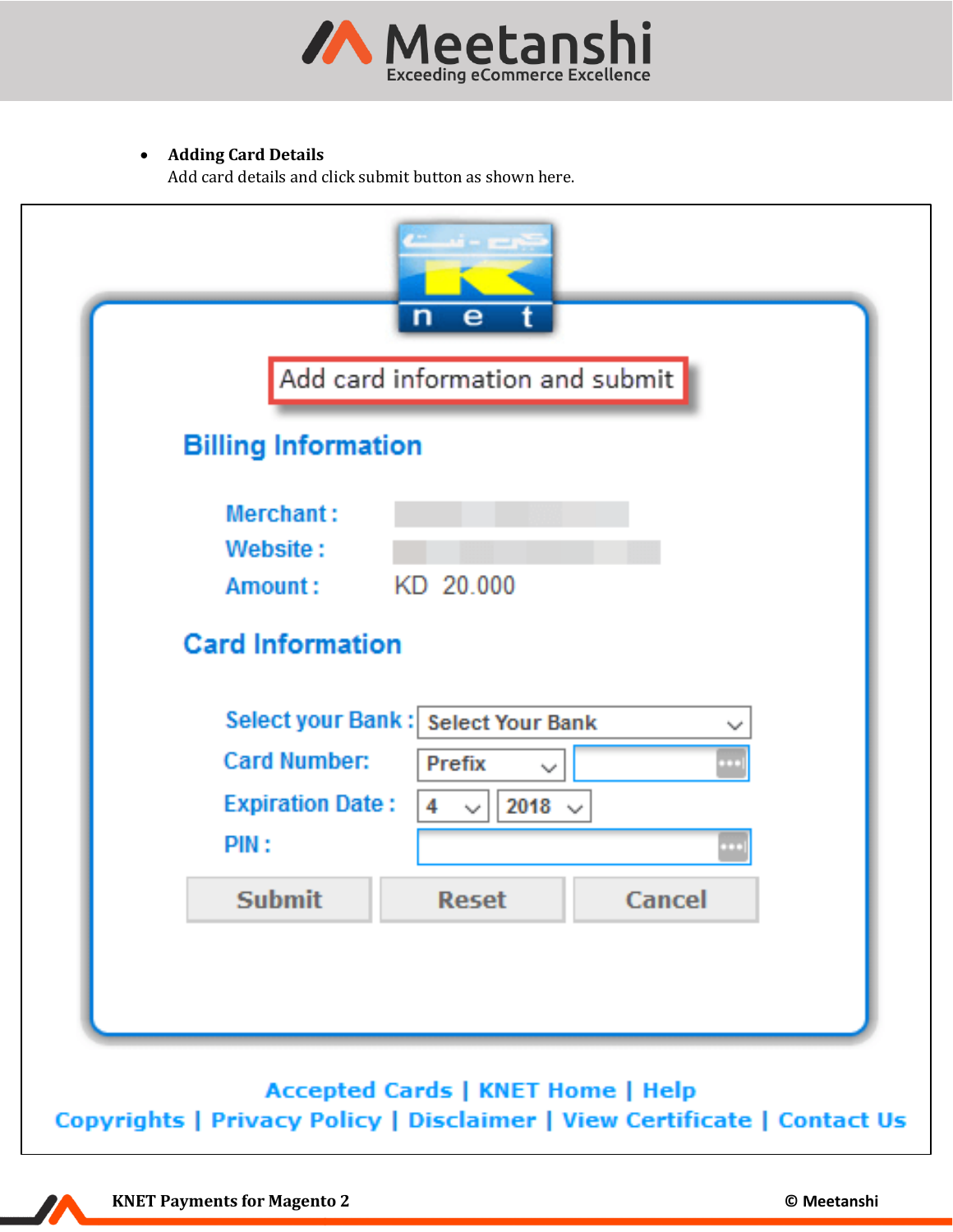

# • **Confirm Card Details**

Click the confirm button to confirm the card details.



**Accepted Cards | KNET Home | Help** Copyrights | Privacy Policy | Disclaimer | View Certificate | Contact Us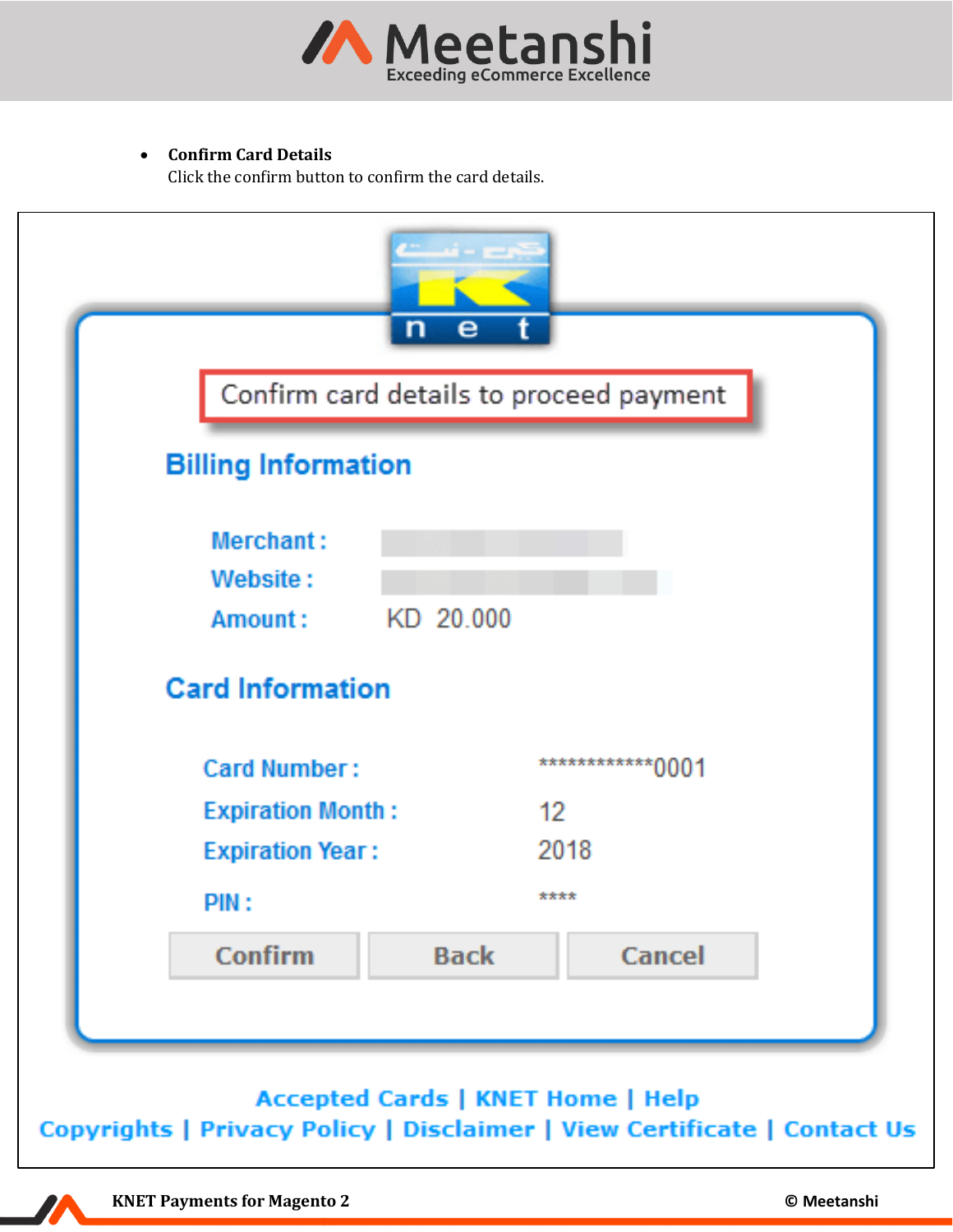

### • **KNET Payments in "My Account" section**

Once the order is placed, the payment method details is shown in the Account dashboard, in "My Orders" tab which includes method title, payment id, transaction status, transaction ID, Authorization number and Tracking ID.

| <b>ACCOUNT DASHBOARD</b>                     |                                                                                                                          |            | Knet payment details in My Account                                        |                            |
|----------------------------------------------|--------------------------------------------------------------------------------------------------------------------------|------------|---------------------------------------------------------------------------|----------------------------|
| Account Dashboard                            | Order # 000000093                                                                                                        |            | section in frontend                                                       |                            |
| <b>Account Information</b>                   | Processing<br>Order Date: April 5, 2018                                                                                  |            |                                                                           |                            |
| Address Book                                 | Reorder                                                                                                                  |            |                                                                           | Print Order                |
| <b>My Orders</b>                             | <b>Items Ordered</b><br>Invoices                                                                                         |            |                                                                           |                            |
| Newsletter Subscriptions                     | <b>Items Ordered</b>                                                                                                     |            |                                                                           |                            |
| Stored Payment Methods<br>My Product Reviews | <b>Product Name</b>                                                                                                      | <b>SKU</b> | Price<br>Qty                                                              | Subtotal                   |
|                                              | RAYBAN 3026<br>123457<br><b>KWD20.00</b>                                                                                 |            |                                                                           |                            |
| <b>RECENTLY ORDERED</b>                      | Ordered: 1                                                                                                               |            |                                                                           |                            |
| RAYBAN 3026                                  | <b>KWD20.00</b>                                                                                                          |            |                                                                           |                            |
|                                              |                                                                                                                          |            |                                                                           |                            |
|                                              |                                                                                                                          |            | Subtotal                                                                  | KWD20.00                   |
| <b>ADD TO CART</b>                           |                                                                                                                          |            | Shipping & Handling                                                       | KWD0.00                    |
| View All                                     |                                                                                                                          |            | <b>Grand Total</b>                                                        | <b>KWD20.00</b>            |
|                                              |                                                                                                                          |            |                                                                           | Back to My Orders          |
|                                              | <b>ORDER INFORMATION</b>                                                                                                 |            |                                                                           |                            |
|                                              | <b>Shipping Address</b><br>Louis Dexton<br>Main Street<br>Pheonix, Arizona, 85001<br><b>United States</b><br>T: 55665544 |            | <b>Shipping Method</b><br>Free Shipping - Free                            |                            |
|                                              | <b>Billing Address</b><br>Louis Dexton<br>Main Street<br>Pheonix, Arizona, 85001<br><b>United States</b><br>T: 55665544  |            | <b>Payment Method</b><br>Knet<br><b>Method Title</b><br><b>Payment Id</b> | Knet<br>1056092311980950   |
|                                              |                                                                                                                          |            | <b>Transaction Status</b>                                                 | CAPTURED                   |
|                                              |                                                                                                                          |            | <b>Transaction ID</b><br><b>Authorization Number</b>                      | 3270133311980950<br>261268 |
|                                              |                                                                                                                          |            | <b>Tracking Id</b>                                                        | 20180405163111             |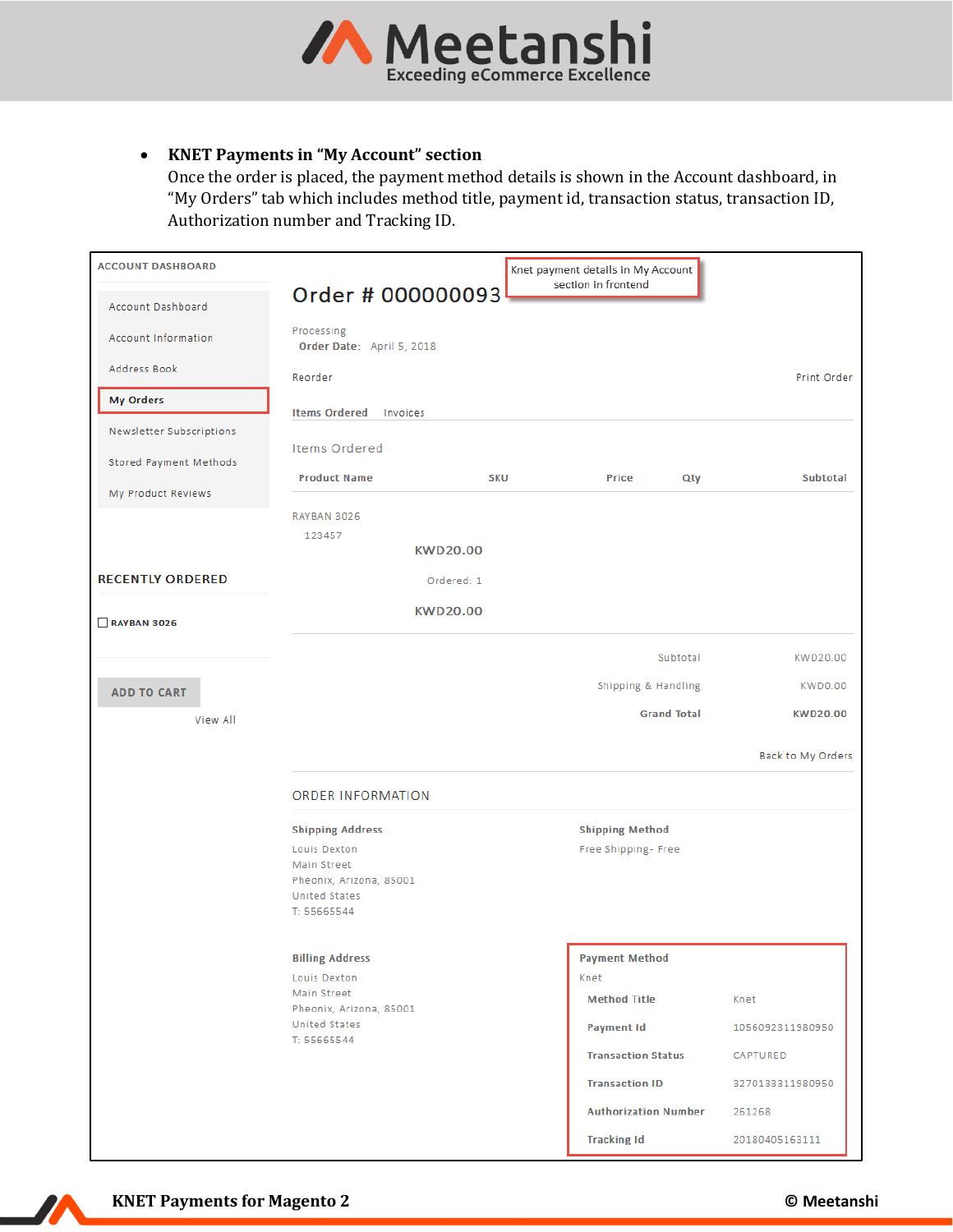

### • **KNET Payments in Order Email**

After the order is placed, KNET payment and transaction details are sent in order Email to customers.

| KNET payment and transaction<br>details in order Email<br>LUMA                                                                                                                                                                                                                                                                                                                                                    |                                                          |                     |                              |  |  |  |  |
|-------------------------------------------------------------------------------------------------------------------------------------------------------------------------------------------------------------------------------------------------------------------------------------------------------------------------------------------------------------------------------------------------------------------|----------------------------------------------------------|---------------------|------------------------------|--|--|--|--|
| Veronica Costello,<br>Thank you for your order from Main Website Store. Once your package ships we will send you a<br>tracking number. You can check the status of your order by logging into your account.<br>If you have questions about your order, you can email us at support@example.com.<br>Your Order #000000037<br>Placed on April 11, 2018 4:48:33 AM GMT+00:00<br><b>Billing Info</b><br>Shipping Info |                                                          |                     |                              |  |  |  |  |
| Veronica Costello<br>United States<br>T: (555) 229-3326                                                                                                                                                                                                                                                                                                                                                           | 6146 Honey Bluff Parkway<br>Calder, Michigan, 49628-7978 |                     | Calder, Michigan, 49628-7978 |  |  |  |  |
| Payment Method<br>Shipping Method<br>Shipping Per Product - Fixed Price<br>Knet<br><b>Method Title</b><br>Knet<br>Payment Id<br>7567925480781010<br>Transaction Status<br>CAPTURED<br><b>Transaction ID</b><br>6254260490781010<br><b>Authorization Number 796394</b><br><b>Tracking Id</b><br>20180411044837                                                                                                     |                                                          |                     |                              |  |  |  |  |
| Items                                                                                                                                                                                                                                                                                                                                                                                                             |                                                          | Qty                 | Price                        |  |  |  |  |
| <b>Gwyn Endurance Tee</b><br>SKU: WS01-M-Green<br>Size<br>Μ<br>Color<br>Green                                                                                                                                                                                                                                                                                                                                     |                                                          | 1                   | A\$24.00                     |  |  |  |  |
|                                                                                                                                                                                                                                                                                                                                                                                                                   |                                                          | Subtotal            | A\$24.00                     |  |  |  |  |
|                                                                                                                                                                                                                                                                                                                                                                                                                   |                                                          | Shipping & Handling | A\$5.00                      |  |  |  |  |
|                                                                                                                                                                                                                                                                                                                                                                                                                   |                                                          | Tax                 | A\$1.98                      |  |  |  |  |
|                                                                                                                                                                                                                                                                                                                                                                                                                   |                                                          | <b>Grand Total</b>  | A\$30.98                     |  |  |  |  |



77